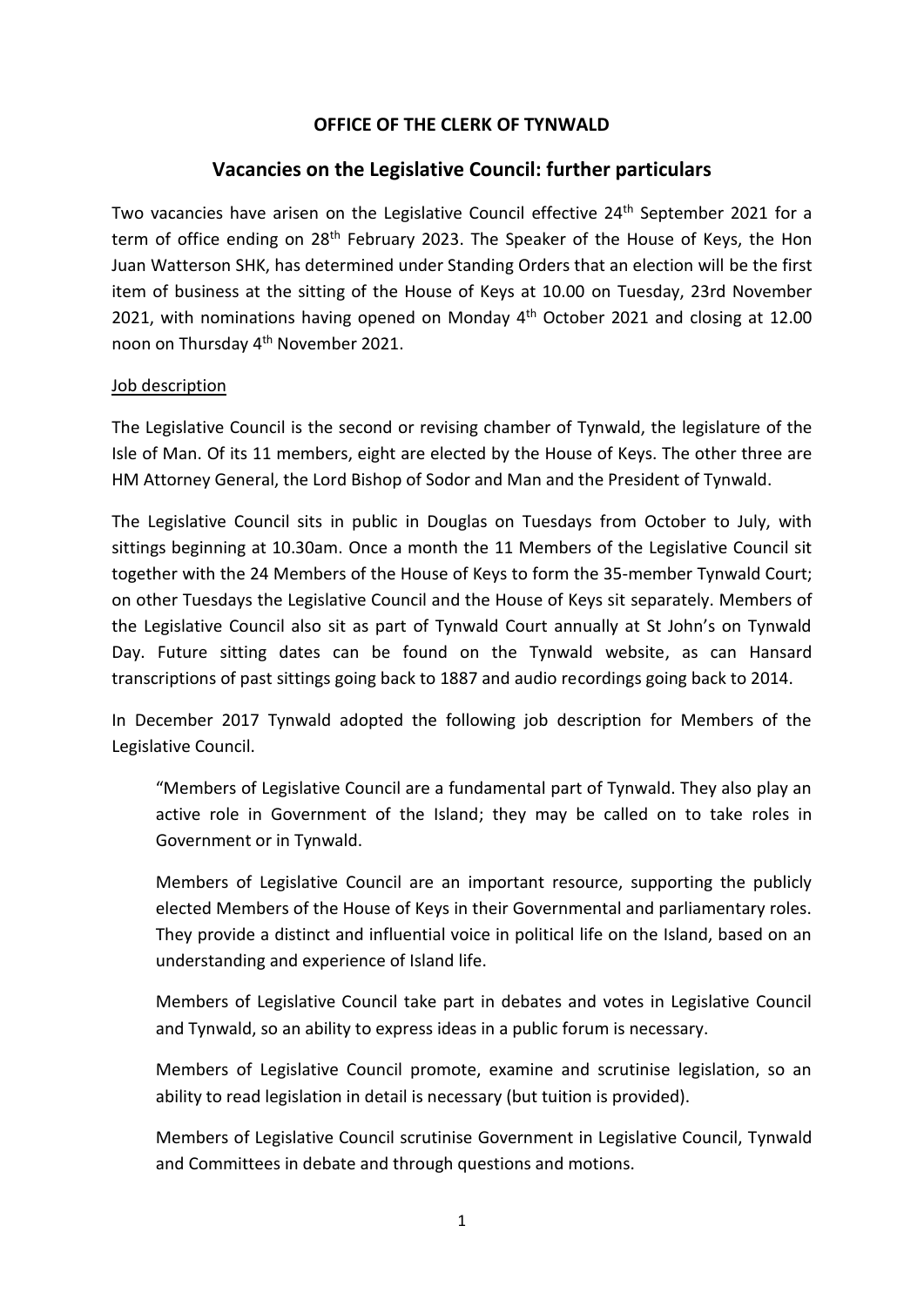Members of Legislative Council provide advocacy for individual members of the public.

Members of Legislative Council exercise a consultative role in the course of which they improve lines of communication between Departments.

Members of Legislative Council take part in the roles of Government and Tynwald by assisting with maintaining links with interest groups on and off-Island."

## Eligibility

Any Island resident aged 21 or over who is not in receipt of a Government salary may serve. Public servants are advised to consult their employer.

## Remuneration

Members of the Legislative Council are entitled to a basic annual salary of £63,776 and Members are eligible to join a section of the Government Unified Pension Scheme.

## Other employment

It is possible for Members of the Legislative Council to continue with other work outside the public sector; however, the demands of membership are such that it is unlikely to be practical to carry on outside work to any great extent. Interests which may affect (or may reasonably be perceived as affecting) a Member's judgement on the way in which he or she may carry out his or her public duties must be entered in a register which is published on the Tynwald website.

Persons in receipt of a salary payable by the UK or Isle of Man Government may not serve as Members of the Legislative Council.

It is not possible to serve simultaneously as a Member of the Legislative Council and a member of a local authority.

# Election process

The election process has begun with the Speaker of the House of Keys, the Hon Juan Watterson SHK, who has formally invited MHKs to put forward nominations. Nominations will close at 12.00 on Thursday  $4<sup>th</sup>$  November and the election will be the first item of business at the sitting of the House of Keys at 10.00 on Tuesday, 23rd November 2021. To be elected, a candidate will need the support of a majority of Members of the House of Keys voting in a public ballot on that day.

The successful candidates will serve a term ending on 28<sup>th</sup> February 2023.

Details of the election process can be found in the [Standing Orders of the House of Keys](https://www.tynwald.org.im/business/sto/Documents/2021-PP-0177.pdf) at SOs 8.1 to 8.5 and at Annex 2.